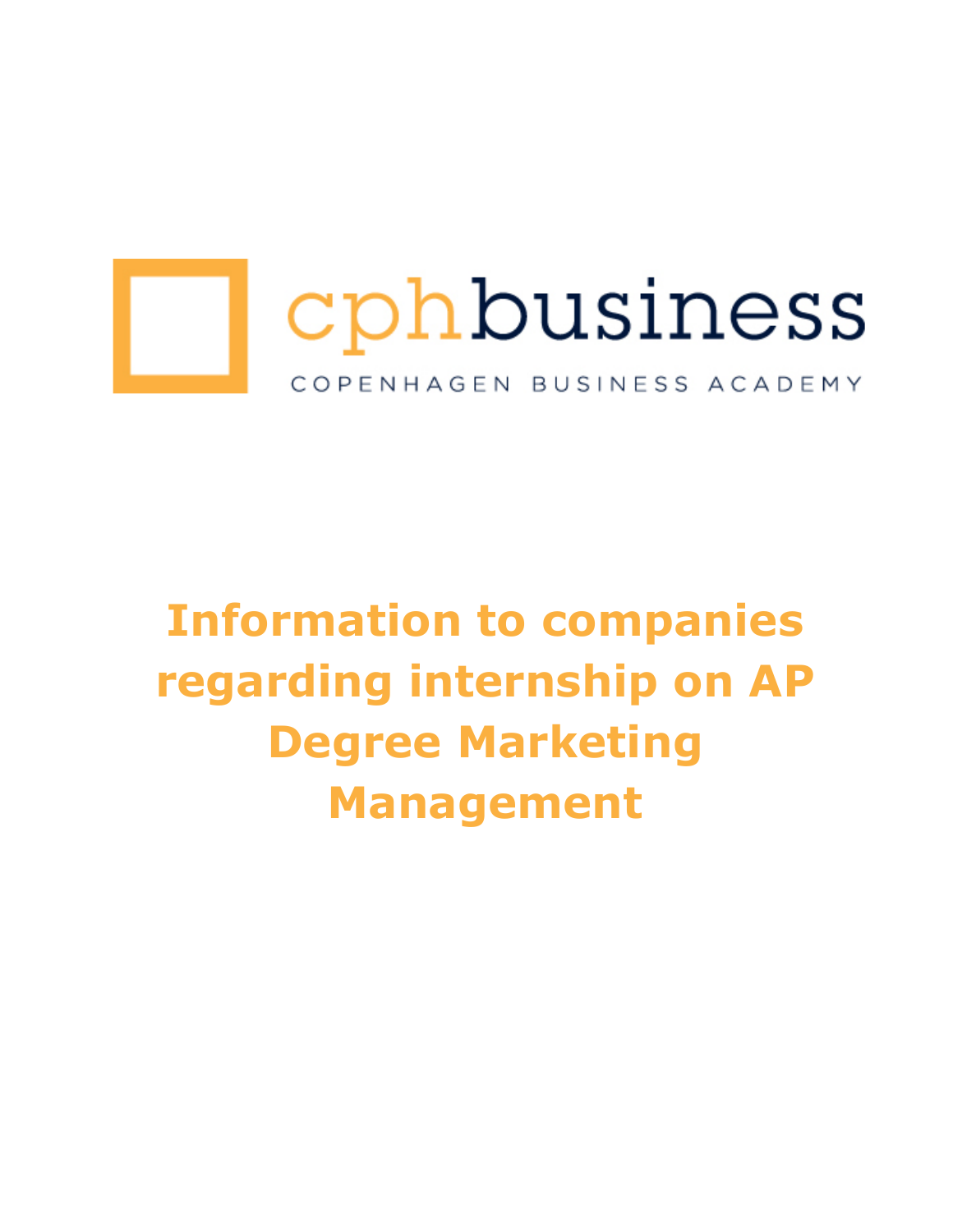## **Dear company,**

Thank you for cooperating with Cphbusiness to educate our marketing management students.

In this document we have collected information about what it means to have a marketing management intern.

If you have any questions, please contact Majken Strøm on [mse@cphbusiness.dk](mailto:mse@cphbusiness.dk) or tel: 36 15 48 31 in Cphbusiness Internship Office for further information.

#### **Why is it beneficial to have a marketing management student as an intern?**

- provide new momentum and "fresh eyes"
- Free promotion for young people
- help to develop and educate a student
- solve a current issue
- Use the internship period as a trial period for a possible future employee / colleague
- have the opportunity to clarify a final exam project, that may be implemented directly in the company

#### **Introduction**

The degree is a full-time 2-year programme, where the interaction between theory and practice is paramount. The programme has been prepared in collaboration with the business community and is based on the need for employees with an understanding of marketing and economics, which is a decisive factor when it comes to winning market parts and conquering new markets.

#### **Degree structure**

The degree consists primarily of the subjects of marketing and economics. The degree aims to qualify the student to independently solve assignments that broadly relate to the company's marketing processes. The student develops his marketing knowledge and analytical skills to be able to develop and expose the company and its products / services to a greater extent in an international perspective.

During the first three semesters of the degree the student is trained to combine knowledge across the individual subjects, so that the student achieves an interdisciplinary and holistic approach to analyses and what it means to prepare a marketing plan and implement it.

The following compulsory subjects are taught:

- International marketing and sales (statistics)
- Economy (micro- og macro economy, budgetting, investments og funding)
- Business Law (contract law, credit protection, Danish and international purchase, the company's legal relationship)
- Communication, organisation and management (supply chain management, cultural analysis and project management)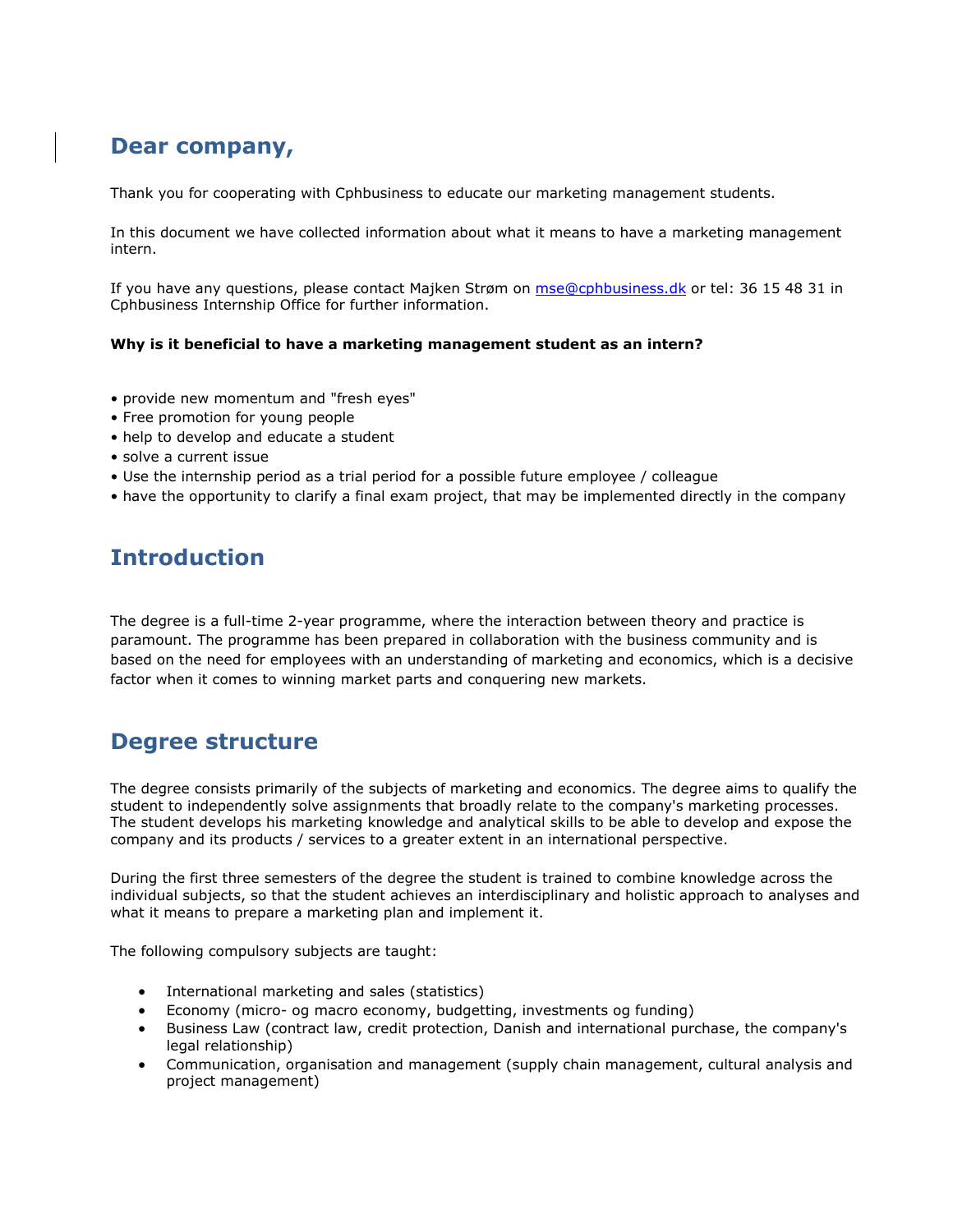## **Aim:**

As part of the programme, students on the fourth semester must complete a 12 week internship in a company in addition to the final exam project – period.

The aim is that the student, during the internship must acquire a practical insight that can be related to the subjects that the student has had on the first three semesters of the programme.

In order for the student to gain the necessary insight into the company's tasks and routines, it is necessary that the company is, to some extent, prepared to use resources to enable the student to ask and receive relevant questions. In other words, the company must be willing to teach/share knowledge.

In return, the company receives an unpaid, but well-educated and committed employee who can perform tasks in many areas.

#### **The student must have knowledge of:**

- to collect knowledge in connection with performing tasks in the company
- to acquire know-how about marketing and sales
- to observe the connection between the theoretical level and the practice-oriented

#### **The student must have skills in:**

- to assess the relevance and reliability of the collected knowledge
- to distinguish between facts, theory, source statements and own views
- to demonstrate an ability to set up solution alternatives related to course of action
- to be able to choose between different solution alternatives on the basis of approach

#### **The student must have competence in:**

• to exhibit an independent, critical and reflective attitude to practical professional matters

## **Examples of tasks:**

One of the goals of an internship in a company, is that the student must be able to profile his or her degree in specific areas within marketing and economics. Examples of specific work tasks could be:

- Preparation of internal analyses in relation to business, economy, organisation etc.
- Preparation of external analyses in relation to industry, competitors, customers etc.
- Planning and project management of events, conferences and similar events
- Economy tasks, eg. bookkeeping, budgets, billing, offers, attachments etc.
- Development of revenue opportunities, eg. Fundraising
- Manage sales and customer contact
- Assist with digital marketing eg. Social Media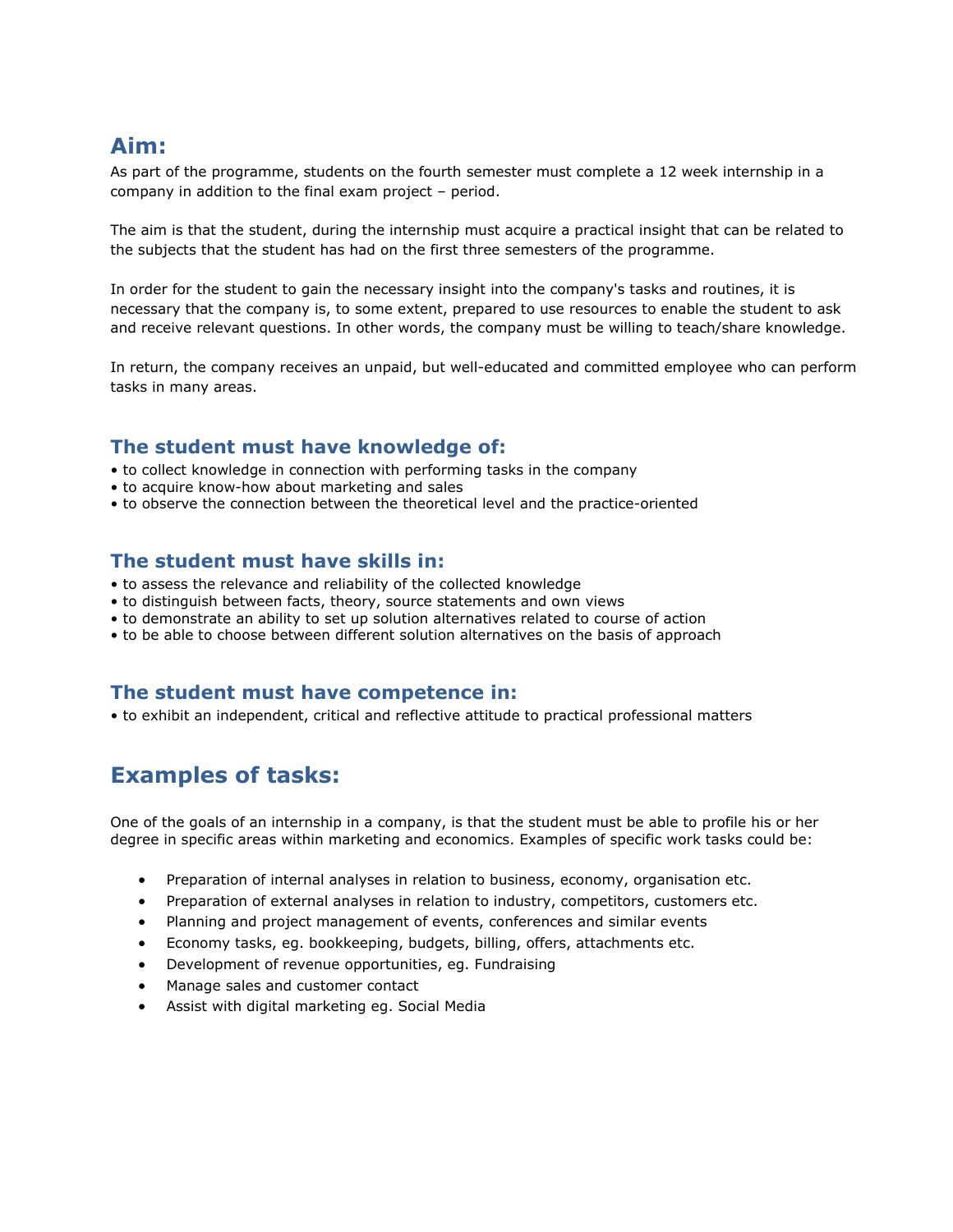# **Time frame of the internship**

The duration of internship is 12 weeks and is typically placed in the period of January - March or August - October.

Besides participating in the department's daily work tasks during the stay, the student works with the chosen problem for the final exam project in collaboration with the company's contact person and the school's internship supervisor. At the end of the period, the oral exam is held.

## **Salary**

The internship is unpaid, as the student is entitled to SU on this degree. An internship agreement is drawn up between the company and the student.

Unpaid internship allows for gratitude.

Companies that offer unpaid internships have the opportunity to appreciate the student's efforts, in the form of a recognition of max. DKK 3000 per month (without this affecting the student's SU)

The amount limit of DKK 3000 is set to emphasize that the students are enrolled on a degree and are not employees. Recognition is voluntary on the part of the company and not a requirement for the unpaid internship.

## **Insurance**

#### **Internship in Denmark**

According to §§48 and 49 in the Law on industrial injury insurance it is the duty of the internship company to insure the student during the internship period, as long as the internship takes place in Denmark.

#### **Internship abroad**

Danish and international students, who do their internship abroad, are basically covered by the internship company's industry injury insurance, provided the legislation of the labour market directs the country's companies to insure students in internships.

Unless it is a requirement of the law, the student himself may choose to take out a public liability and accident insurance. If the student neglects to do so, the student himself takes full responsibility in case of an accident caused by himself or inflicted upon him during the internship, in his free time as well as during the internship period.

Copenhagen Business Academy cannot and is not allowed to take out a specific insurance for the student neither during the internship in Denmark or outside Denmark.

Copenhagen Business Academy is not under any obligation to have any knowledge of or inform the student of international labour market regulations in relation to international practice. The student himself must acquaint himself with the regulations in the country in question.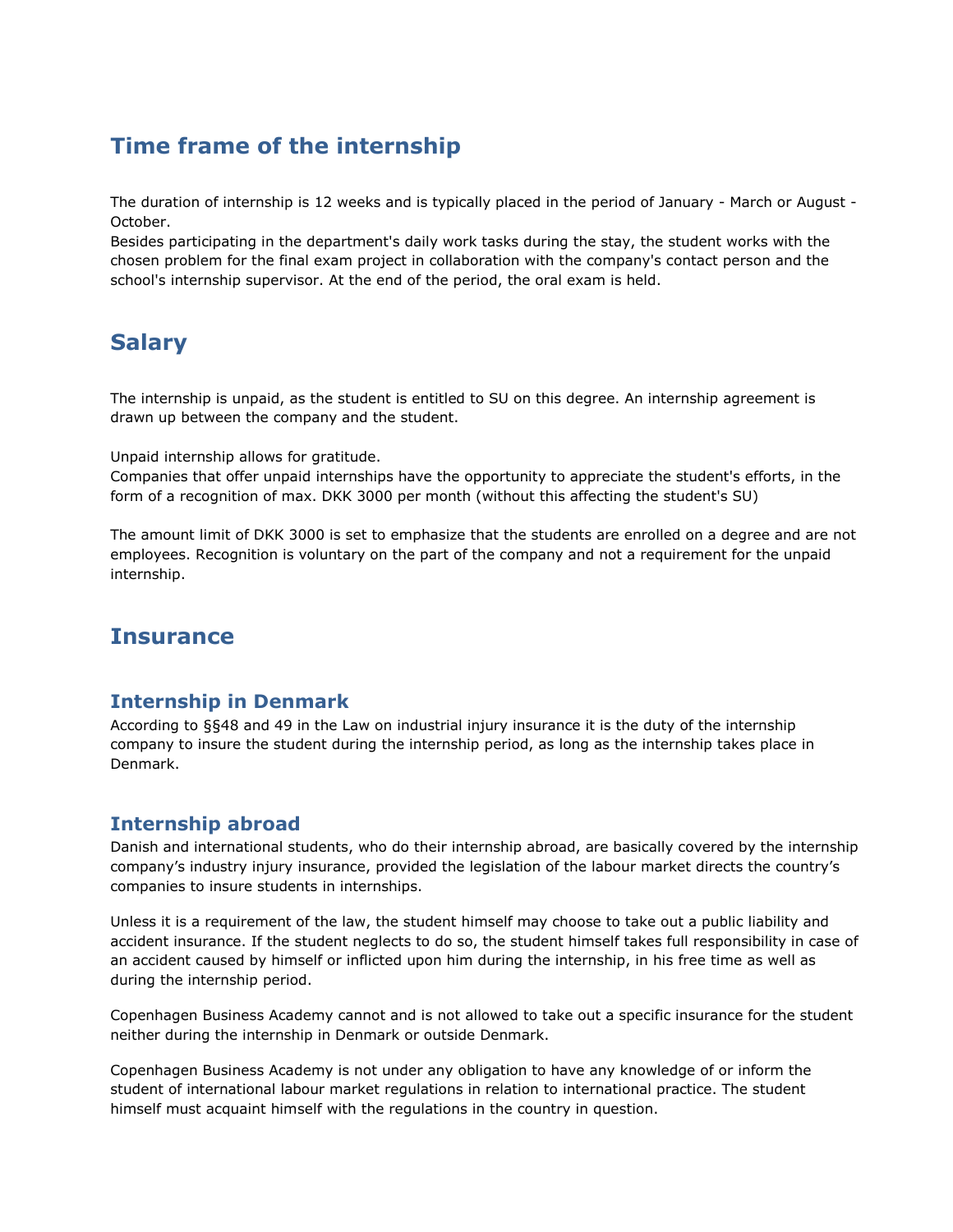# **Distribution of responsibility between student, company and Cphbusiness**

#### **The student**

- Enters into agreement with the company
- Completes Cphbusiness web form / electronic internship agreement
- Approves Cphbusiness electronic internship agreement sent by mail
- Participates in daily work tasks according to agreement with the company
- Acts as an employee of the company and acts in accordance with the company's values / rules
- Reports the results and conclusions prepared during the internship period

#### **The company**

- Enters into agreement with the student
- Approves Cphbusiness electronic internship agreement sent by mail
- Provides relevant introduction to the company
- Provides knowledge, resources and possibly physical resources
- Approves the student's subject selection
- Allows the student to collect information in relation to approved topic
- Sets requirements for reporting in the company
- Flexibility and allowance for students to attend meeting/s with internship supervisor
- Completes Cphbusiness evaluation form after completing the internship

#### **Cphbusiness**

- Approves the internship in relation to the purpose of the internship
- Sends electronic internship agreement to the student and company
- Provides feedback to the companies and students regarding agreement of an internship agreement
- Is the company's communication partner throughout the internship
- Provides professional guidance to the students

## **The company's use of resources**

It is not possible to give a specific figure for the company's total workload in the internship. The load will usually be greatest at the start of the internship, as the student generally only has modest insight into the business area. The company should provide a supervisor who can act as a source of information in connection with the student's work on the assignment.